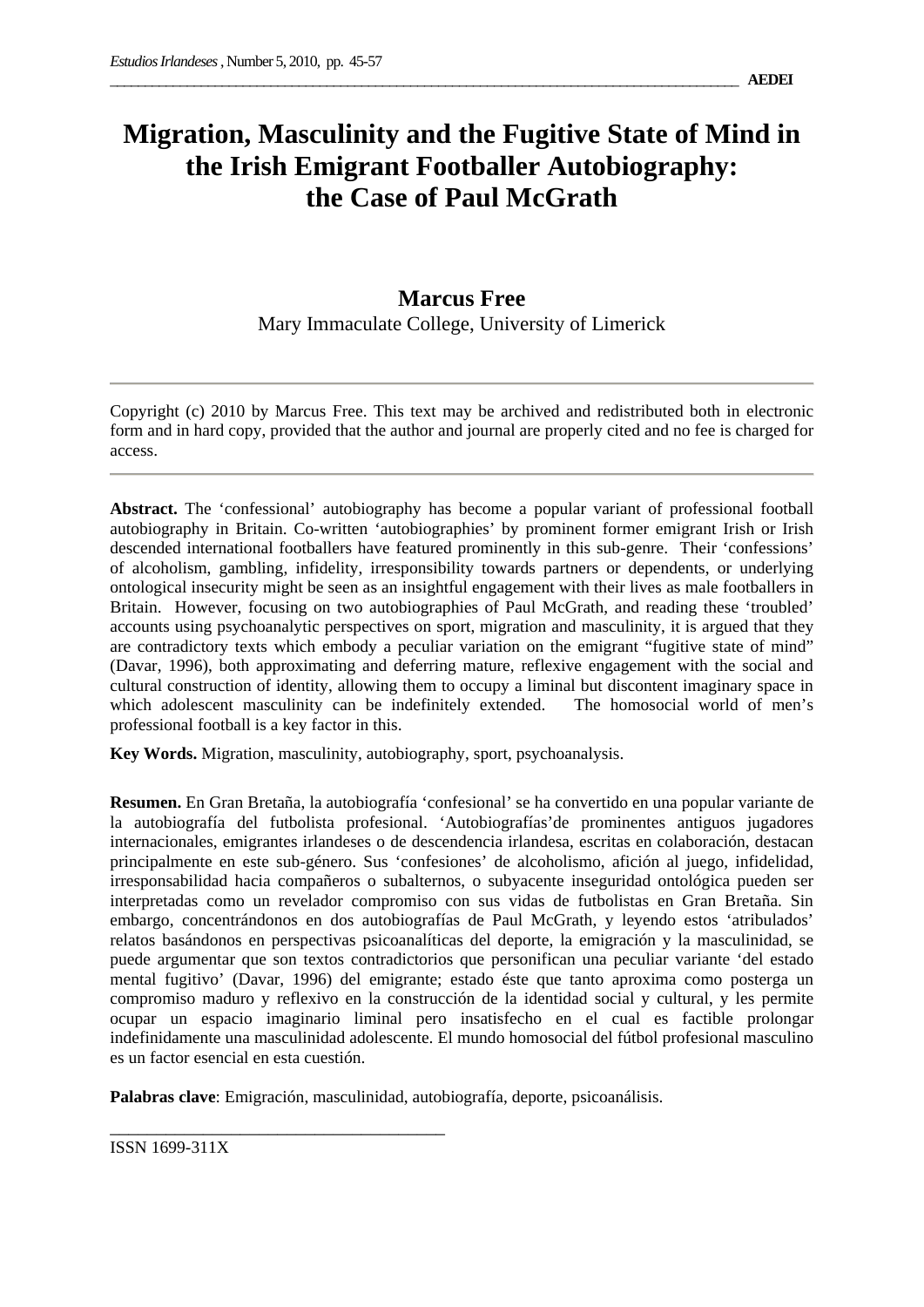In recent years the 'confessional' autobiography has varied the hitherto notoriously banal professional football biography in Britain (Whannel 2002). Co- or 'ghost-written' 'autobiographies' of such former emigrant Irish or Irish descended international footballers as Roy Keane, Tony Cascarino, Niall Quinn, Paul McGrath and George Best have featured in this sub-genre. Their 'confessions' of alcoholism, gambling, infidelity, irresponsibility towards partners or dependents, or of underlying ontological insecurity might be seen as insightful engagements with their lives as male Irish footballers in Britain. However, this paper argues that the combination of narratives organised around the rhythmic cycles of football seasons and almost exclusive focus on men's football's 'homosocial' (Sedgwick 1985) world (repeatedly distanced from the feminine and domestic) has celebrated a unique variation of Irish emigrant masculinity. Indeed the confessional discourse and popularised psychological terminology frequently licence 'colourful' anecdotes which legitimate the footballer's extended male adolescent lifestyle.

And yet, with some variety, they highlight and reflexively comment on these footballers' embodiment of contradictory migrant masculinities, sharing with generations of manual labouring Irish emigrants their selfvalidation and identity formation through bodily labour, along with the concomitant physical risks and enduring damage resulting from the commodification of labour power through physically demanding work, while also gaining fame and (though often temporary) wealth as celebrities. Reading these biographical accounts using psychoanalytic perspectives on sport, masculinity and migration, it is argued that they are contradictory texts embodying a peculiar variation on the emigrant "fugitive state of mind" (Davar, 1996), both approximating and deferring mature, reflexive engagement with the social and cultural construction of identity, allowing them to occupy a liminal but discontent imaginary space where adolescent masculinity can be indefinitely extended.

The paper focuses on two co-written 'autobiographies' of Paul McGrath. McGrath was among the most popular international Irish soccer players ever, his career lasting from 1985 to 1997. A renowned centre back at

Manchester United and Aston Villa, he also frequently played in midfield internationally under Ireland manager Jack Charlton (1986- 1995). Although he successfully played with severely damaged and painful knees which notoriously prevented proper training, but without apparently impeding performances, McGrath's famously excessive, unrepentant drinking precipitated his 'sale' by Alex Ferguson to Aston Villa in 1989, and despite a career renaissance (McGrath was voted Professional Footballers' Association Player of the Year in 1993), he failed to appear for several international matches due to drinking binges, and either missed many club games due to alcohol consumption, or played while under its influence. McGrath's popularity in Ireland undoubtedly owed something to his success at a time when the national team was becoming a symbol of postcolonial renaissance in Ireland. He was reassuringly 'Irish' despite his mother's migration and his inter-'racial' mix, while his broken biography and body became emblematic, in journalistic commentaries, of an historically, geographically fractured nation reassembled and able to function as a unit (Free 2005). For supporters he symbolically 'contained' anxieties concerning national identity's constructedness and selectiveness. Accepting and celebrating "the black pearl of Inchicore", his nickname and subtitle to this book, became a mark of national "maturity" (Doyle 1998).

The first 'autobiography' (with Cathal Dervan, 1994) celebrates McGrath's supposed embodiment of the Irish 'diaspora' but glosses over his well known alcoholism and serial infidelity, while the second (with Vincent Hogan, 2006) is a 'confessional' volume written post-career and following two failed marriages. Just as Roy Keane supposedly embodied a new, ruthless, competitive, industrious Irishness, a common fantasy theme in Ireland's 'Celtic Tiger' years (Free 2004), McGrath's biographies were historically specific. The 1994 volume (with Cathal Dervan) was written when the discourse of 'diaspora' was emerging in Ireland as a romantic recasting of Ireland's emigrant history from a narrative of failure to success. Belonging to a national football team composed entirely of emigrants or emigrant descendants, McGrath was held to embody a new image of emigration and emigrant descent as collective national success. This biography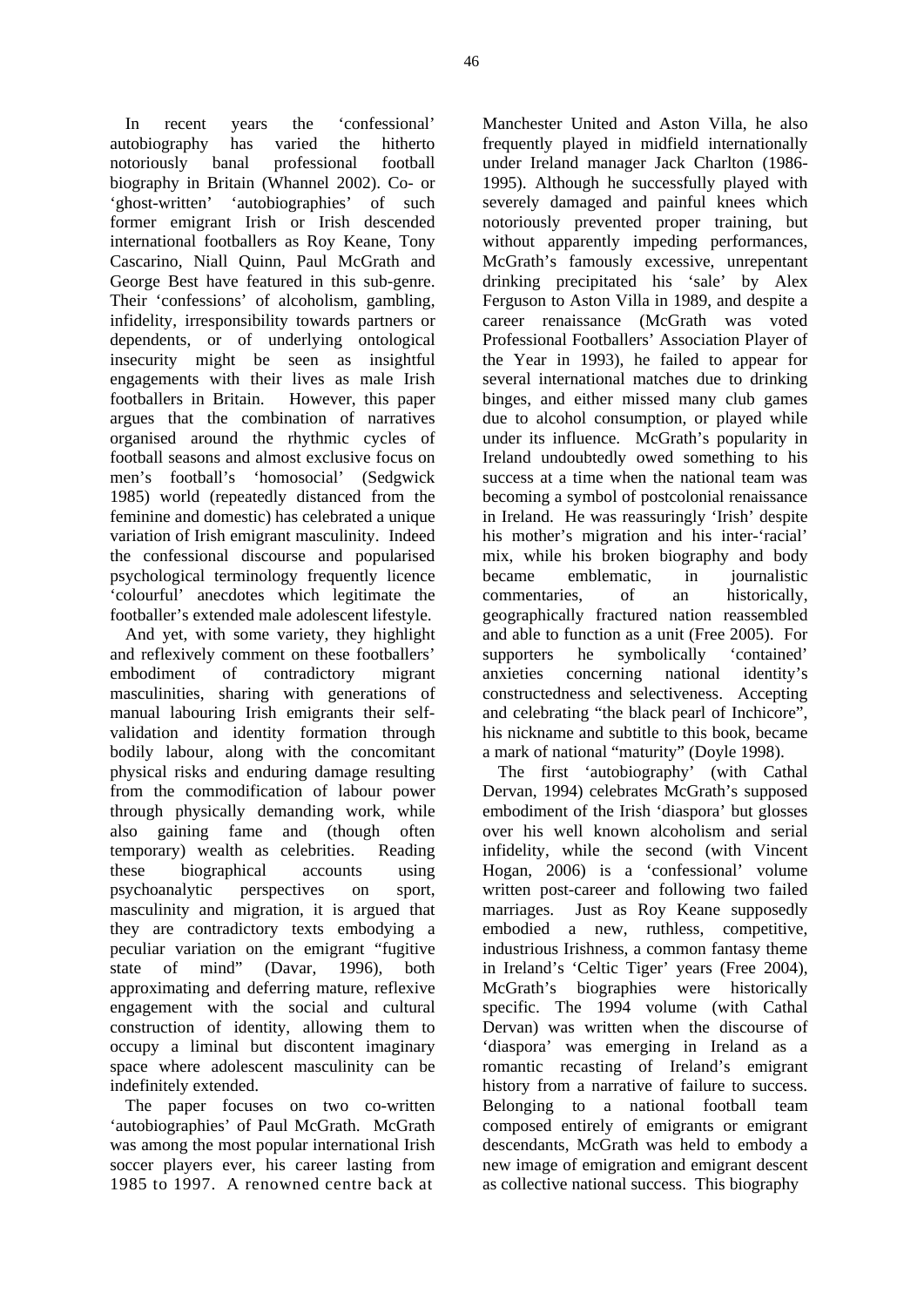validates and celebrates his embodiment of Irish identity despite his 'blackness' (his father was Nigerian) and birth in London, so extending a persistent theme in Irish sports journalism at that time. However, in its relentless confessions of drinking, insecurities, and personal and professional behavioural transgressions, the 2006 volume (with Vincent Hogan) was intertextually related to the 'masculinity in crisis' theme which emerged in journalistic and social commentaries from the late 1990s onwards (Beynon 2002).

As in any co-written 'autobiography', the titular 'Paul McGrath' in each case is, of course, a constructed first person narrator whose 'persona' reflects a collaborative effort, the outcome of a dialogue between McGrath and each biographer. Each text discursively constructs an 'I' intertextually related to contemporaneous social discourses, but nonetheless indicative of the psychodynamic process of McGrath's biographical construction as an emigrant Irish *man* at a historically specific moment.

Sports biographies are culturally significant because they elevate and reinforce sport stars as objects of "collective emotional investment" (Cubitt 2000: 3). The making and remaking of heroic or 'star' reputations depends on both 'mythologisation', attribution of magical powers to gifted individuals, and 'reinscription', star biographies constantly being rewritten in the present (Whannel 2002: 56). The drama of sport is heightened by both sport heroes' human fallibility and frequently barely contained tensions between rule-bound conformity and maverick, rule-stretching or breaking independence, and between on-field sporting excellence and off-field social code bending and breaking. Hence sport biographies as "ups-and-downs" and "rise-andfall" morality tales (Whannel 2002: 60-62) that, far from documenting "exemplary lives" (Cubitt 2000) chronicle unfulfilled outstanding natural talent or off-field transgressions and struggles with "inner demons" followed by personal redemption and renewal.

Written biographies are highly performative, not simply descriptive, giving narrative shape and continuity to their documented lives. Such 'ghost-written' 'autobiographies' of famous emigrant Irish footballers as McGrath's are particularly significant in that they have attempted to address the difficulties faced by emigrant players in narratives of unhappy

migrant experiences and identities. Thus they can be situated within the recent history of Irish emigrant biography and autobiography (Harte 2007). Emigrant footballers have been elite in respect of their fame and earnings, yet through reliance on ability to sell their labour power, vulnerability to injury, the whims of football clubs and unpredictability of playing form, they have shared experiences with generations of Irish male emigrant manual labouring workers.

Irish emigrant footballers' extensive media visibility has somewhat qualified their 'emigrant' status. Perhaps 'migrant' more appropriately encapsulates their consequently 'in-between' status as both physically absent, but visibly ubiquitous national symbols. The paper examines how these biographies as constructive texts represent these migrant experiences. Does their confessional tone and aspiration offer insightful reflection or does their (primary?) focus on the football season's rhythms act to defer reflexive engagement with how migration impacts on national and gender identity and, vice versa, the latter's impact on migrant experience?

### **A Psychoanalytic Approach**

To analyse these texts the paper draws on psychoanalytic perspectives on the construction of masculine subjectivity, on migration and migrant identity, and on sport, using concepts associated with Melanie Klein (1975a; 1975b), and an approach heavily influenced by Jefferson (1994) and Hollway (1984; 1989; Hollway and Jefferson 2000). The reasons are that, only by concentrating on the interplay between the discursive expression of identity and signs of potential unconscious underpinnings, and between thoughts and behaviour at different times in the narrators' lives is it possible to trace and analyse the vicissitudes of those national and gendered migrant identities constructed through the medium of retrospective autobiography.

The psychoanalytic focus is prompted by the basic theses that identity is relationally constructed and that these (auto)biographies will illustrate their subject's move between various discursive constructions of masculinity, but that a psychoanalytic frame will illuminate a particular aspect of identity construction: the interlocking of unconscious desire and power as a key motivating factor in behaviour and its rationalisation. The approach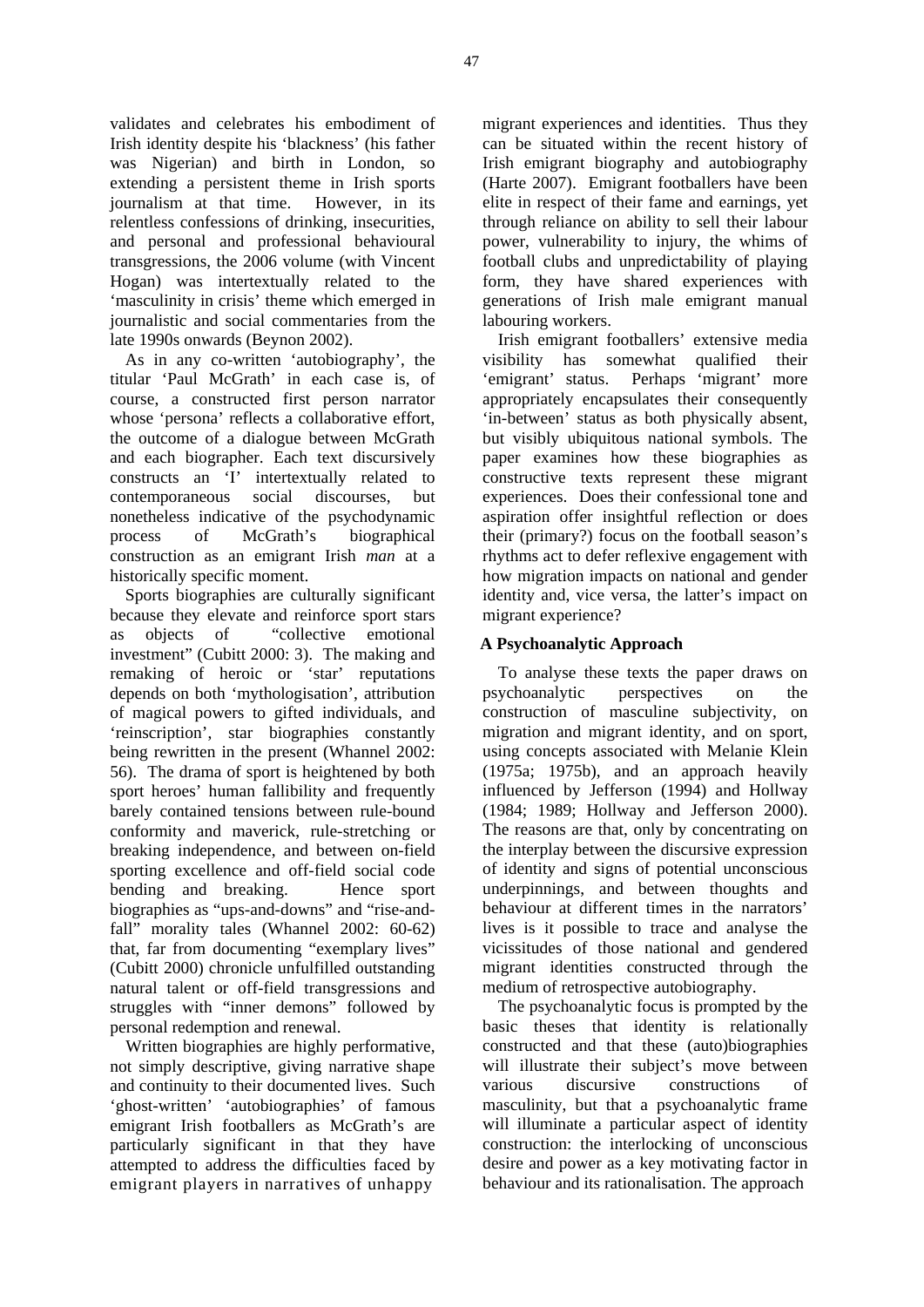is informed by Jefferson's (1994) and Hollway's (in Henriques et al. 1984, and 1989) incorporation of psychoanalytic and Foucauldian thought in attempting to explain the role of human agency in the "historically constructed pattern of power relations between men and women and definitions of femininity and masculinity" (Connell 1987: 98-99, in Jefferson 1994: 14). Prompted by how psychoanalysis' theory of desire and the unconscious dynamically impacting on consciousness disposes of any naïve notion of the unitary subject exercising conscious agency, Hollway (1989) reinserted subjectivity into the theorisation of gender identity, practice and hierarchy, but without resorting to Lacanian psychoanalysis, whose positing that subjectivity is produced through language's 'Symbolic order' is an agent-less structuralism (Jefferson 1994: 18-19), or to Foucault's reduction of "subjects to the effects of discourses" (Jefferson 1994: 16).

Hollway (1984; 1989) posited the construction of subjectivity through discursive relations, but overcame Foucault and Lacan's problematic erasure of subjectivity by focusing on desire as the key factor in identity formation. She specifically turned to Melanie Klein's deviation from Freud by focusing on the pre-Oedipal desire for the mother, and the more primitive pre-Oedipal defence mechanisms by which the infant copes with the frustration of this desire, commencing in the oral phase. For Klein, primitive infant subjectivity emerges by splitting the mother as maternal breast in fantasy between the 'good', nourishing breast and the 'bad', withholding breast as uncontainable, destructive fantasies are projected outwards onto the bad breast while idealising fantasies are 'introjected' as the 'good breast'. These fantasies precipitate 'paranoid schizoid anxiety', whereby the infant fears the reprisal of the bad breast (1975a), and 'depressive anxiety', triggered by the onset of realisation of difference from the mother as a 'whole', rather than 'part-object', and fear of having destroyed her in fantasy (1975b). Manic projections may result from the paranoid schizoid defence against depressive anxiety and the entry into the 'depressive position', a landmark maturation of nascent individuation in which the infant experiences empathy and guilt.

Hollway situates these anxieties and "the continuous attempt to manage" them within

social relations as a "motive for the negotiation of power" (Hollway 1989: 85), giving a decidedly social dimension to the conceptualisation of desire, tracing it to desire for power over the mother as first love object, but seeing it as the "motor for positioning in discourses and the explanation of what is suppressed in signification" (Hollway 1989: 60). Thus subjectivity develops from "two or more people's unique histories, the contradictions between meanings (suppressed and expressed), differentiated positions in available discourses, the flux of their continuously negotiated power relations and the effect of their defence mechanisms" (Hollway 1989: 84-85). Jefferson therefore argues that "discourses and structures point towards societal and institutional levels of analysis; desiring subjects point towards the importance of life-history research" and that "both levels are necessary" (1994: 29), an approach informing their later joint work (Hollway and Jefferson 2000).

Applied to autobiography, a deliberate, rehearsed, carefully constructed narrativisation of 'life-history', this combination of Foucauldian and psychoanalytic concepts should illuminate both the subject's discursive movement through the narrative, but also how, whether reflexively acknowledged, suggested, implied, or open to inference and interpretation on the basis of the 'evidence' provided, desire and power are interrelated in their construction of subjectivity. Seeking evidence of the elusive "unconscious […] requires that we attend to what is said, but symptomatically: we listen to the words but try to 'hear' what lies behind them; what they obscure as well as what they reveal; the unsaid as well as the said" (Gadd and Jefferson 2007: 454).

Although 'ghostwritten', because these 'autobiographies' derive from an extended dialogue with each player, this is still a legitimate exercise. The persona discursively constructed is the textual outcome of interplay between the individual discursive construction of subjectivity and social-national discourses mediated by the writer.

An additional feature of these autobiographies is the dimension of migration which, in psychoanalysis, is commonly viewed as a third 'separation-individuation process' after infancy and adolescence (Mahler et al. 1975), often repeating the love or hatred of one or both parents giving way to 'ambivalence'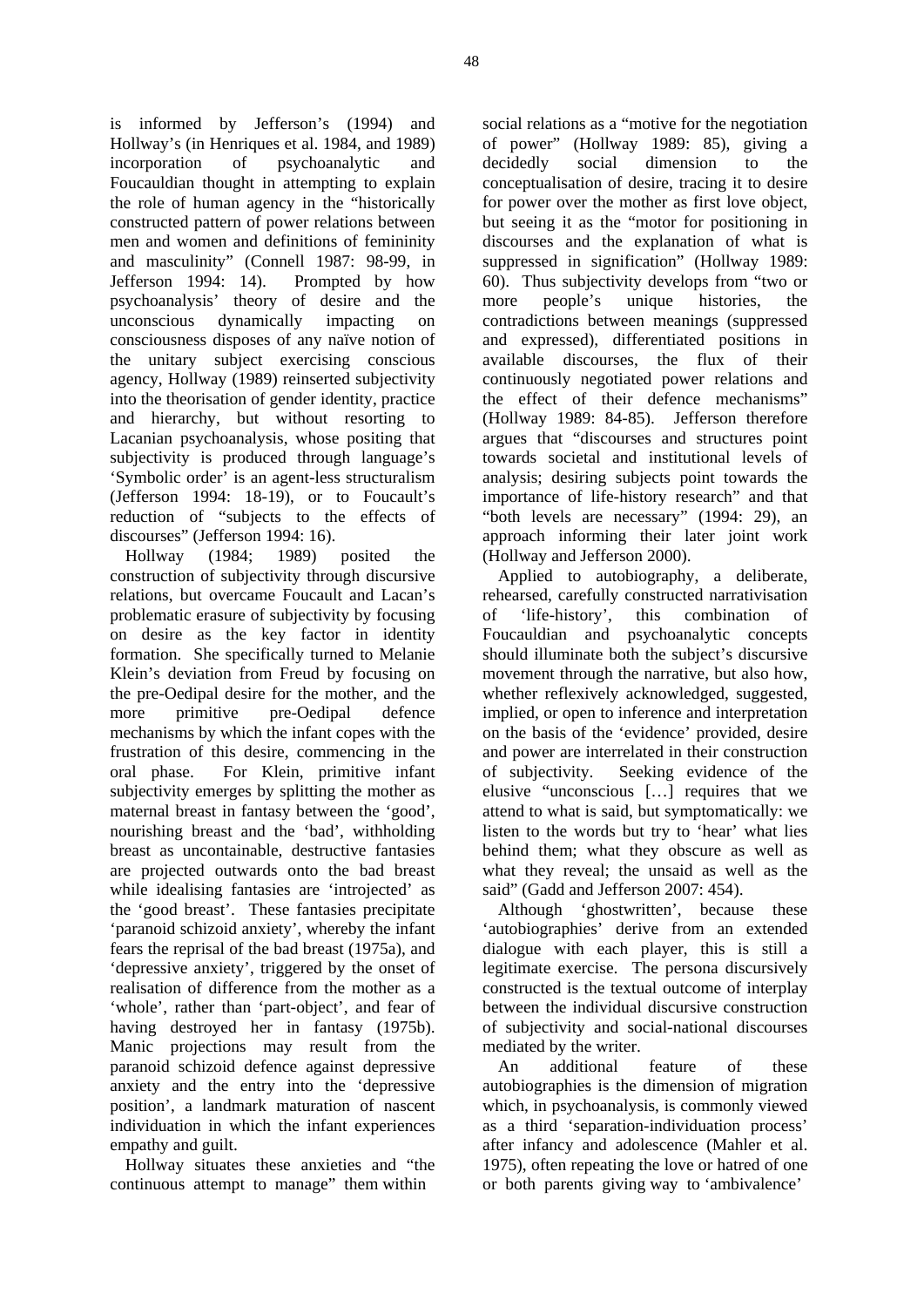towards, and 'optimal distance' from them. In a territorial parental divorce-like transference, one may be played off against the other (Grinberg and Grinberg 1989: 87-88), or migration may "give [the migrant] a feeling of triumph over his abandoned mother and father or even be the concretization of an orphan fantasy" (Grinberg and Grinberg 1989: 95).

But migration may also entail 'melancholic' nostalgia for the lost homeland and 'hypercathexis of the lost objects' (Akhtar 2004: 90), preventing 'mourning' for loss and embrace of the new. Inner emotional conflict may be displaced onto the body, manifested in digestive, respiratory or circulatory symptoms (Grinberg and Grinberg 1989: 94). Migrants may oscillate between "pseudo-identification" with the new and nostalgia for the old (Garza-Guerrero 1974: 421) before "mourning" permits "reaffirmation of […] past identity through reactivation in fantasy of past good internalized object relations" (Garza-Guerrero 1974: 423), in turn enabling "the final consolidation of newly acquired cultural traits, new object relations […] into the organization of ego identity" (Garza-Guerrero 1974: 426). However, as Grinberg and Grinberg (1989) observe, "good objects" within may not be sufficiently strong and stable for migrants to cope with external frustration, and they may become "exposed to states of psychic decomposition" through the absence of "an adequate intermediate zone [which] has not been created to ease the integration of his inner and outer worlds" (1989: 140). Echoing Winnicott (1971: 108) they call this (1989: 14) "a potential space" granting "the possibility of experiencing migration as a game".

A key aspect of migration to Britain for young Irish footballers has been their dual status as emigrants and heroes for supporters at 'home', while for many British clubs not being fully considered as 'immigrants'. Another feature is the extended adolescence afforded by a 'job' with short working hours, where training is also preparation to *play*, and where players are prohibited from many normal adult activities by clubs seeking to protect their assets. Thus migration may be experienced psychically by emigrant players as a temporary suspension of maturation, so enabling deferral of self-identity as an 'emigrant', with all the potentially resultant psychic upheaval. But is migration a 'game' enabling 'optimal distance' for these players or a deferral of that 'game'

while playing another?

The final theoretical strand informing the paper derives from studies of how migration impacts upon self-conscious autobiographical identity construction and how autobiography discursively constructs the meaning of migration. Smith and Watson (2001: 143) maintain that "life narrative" is inevitably "performative" rather than any expression of "fixed or essentialized attributes". If all identities are contingent, emigrant performance of autobiographical national identity will likely involve rhetorical and dialogical discursive devices. Harte (2007: 94) argues that the historically situated self-narratives of migrant autobiographies potentially enable critical, self-reflexive engagement with the vicissitudes and contingencies of personal and national identity, akin to the psychoanalytic concept of successful "mourning" and "optimal distance" (Akhtar 2004: 83). Writing autobiography may thus be a "transitional" phenomenon in Winnicott's (1971) sense of playfully "working through" the interstitiality of migrancy by creating an intermediary, material object that is neither 'me' nor 'not-me'. But where would we situate these 'autobiographies' that deal implicitly, but rarely explicitly and critically with migration, and are usually co- or 'ghost' written?

### **The Masculine Homosociality of Football as "Safe Containment"? Writing "Paul McGrath"**

"I had finally become A Player" (McGrath and Hogan 2006: 125)

McGrath and Dervan (1994) chronicled McGrath's background to his adult migrant experiences and transgressions in a severely disrupted childhood, mostly spent in a Dublin foster home and seven orphanages following birth in London to a single Irish mother who concealed his birth from her family, and a Nigerian father who refused involvement in his life prior to his birth. Though detailing this background and early experiences, seen psychoanalytically, and prismatically through the 2006 book, this volume reads now as a 'defence' against the psychic damage of an institutionalised childhood (interspersed with several failed maternal rapprochements) and the repeated bullying he experienced, a defence constructed through a repetitive discursive rhetoric established in Dervan's introduction.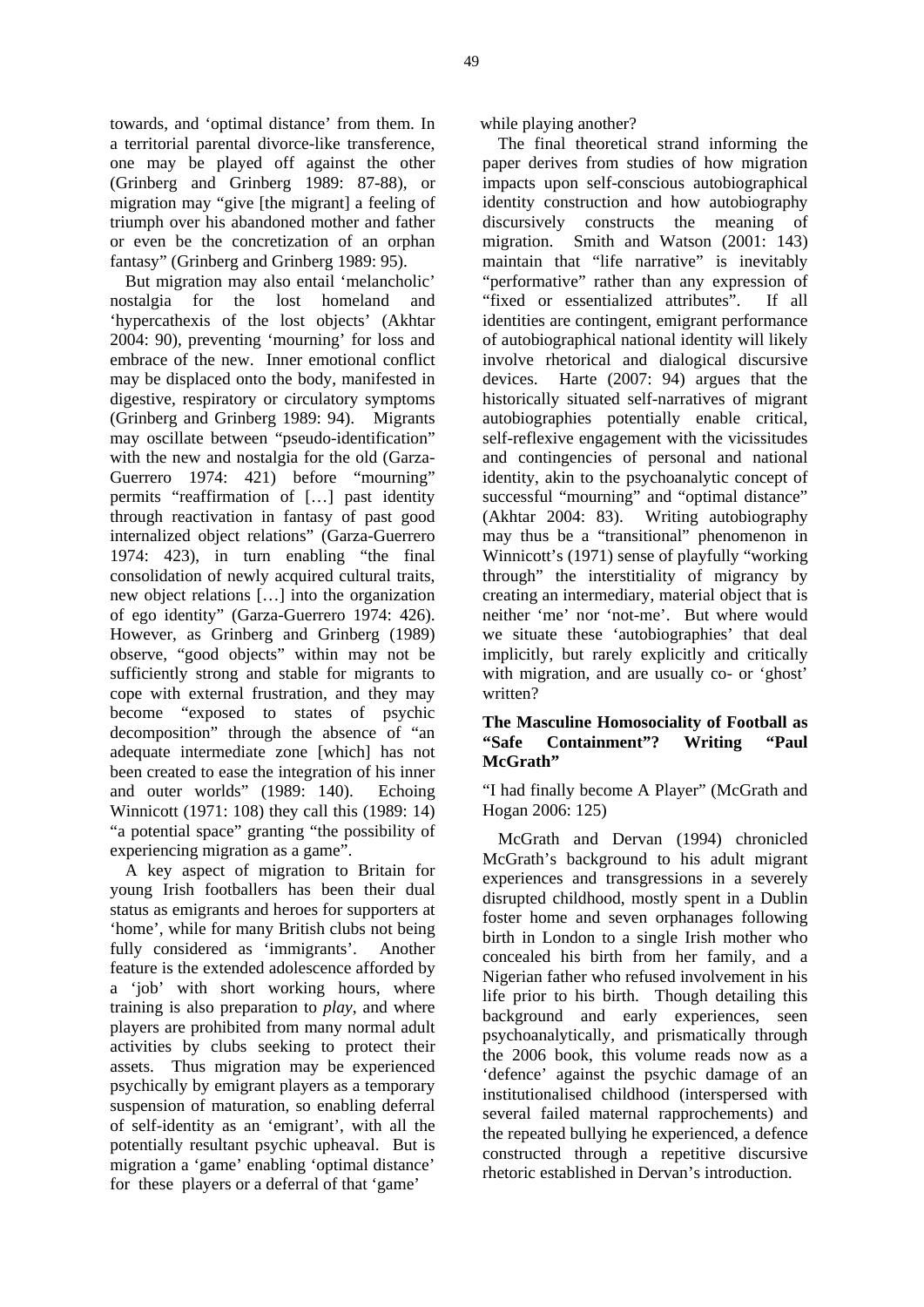Dervan establishes the interpretative frame of the then emergent romantic reconstruction of Irish emigrant history as 'diaspora'. Hence his linking, but contrast between McGrath's and his mother's respective migration narratives, McGrath's a heroic compensation for his mother's 'forced' migration due to pregnancy that (though ironically) restores his subjectivity and fulfilment as an 'Irishman'. Dervan uses various basic rhetorical features of 'tabloid' journalism, interwoven with ironic invoking of the heroic quest:

he would depart for England in fairytale circumstances, set off for the land where he was born by chance, but not by choice, full of hype and glory, hope and prosperity, the anxiety and the ambitions that every person takes abroad in the search for employment and happiness. But Dun Laoghaire that wet and windy day was a different story. It was the story of a desperate woman taking desperate action. The story of a woman driven to action she didn't want to take (1994: 16).

The syntactical repetition with synonymy and variation ('depart for', 'set off for') leads to a series of clichéd phrases, in which consonance and alliteration combine with vowel and semantic contrast (chance/choice; anxiety/ambitions) and puns (hype/hope). But however ironic McGrath's heroic narrative, it contrasts with the second half's rhetorical structure, in which his mother as subject in the active voice ('taking desperate action') becomes object of the passive voice ('driven to action') and the sentences are marked by the 'anadiplosis' of 'story' ending one sentence and beginning the next, building to the climactic 'story of a woman …'

This rhetorical heroic narrative structure continues, combining simple anaphora with celebration of masculine as quasi-military achievement, nodding towards McGrath's 'blackness' and part-African parentage ['cry for freedom' evokes Richard Attenborough's biopic of Steve Beko, *Cry Freedom* (1984)]:

This is his story. His battle. His victory. A cry from the heart. A cry for freedom that refuses to be silenced. Forever (1994: 17).

McGrath's first person 'I' (continuing Dervan's style) develops this rhetorical romantic narrative of migration reinvented as masculine competitive success. Consequently, it rationalises his mother's

and his experiences, made bearable because of his then current success, giving a retrospective teleological momentum towards this happy conclusion. Hence:

What I went through as a child hurt me  $-$  it also toughened me up […] It stood me in good stead when I first moved to England, when I had to make the big decisions that crop up in a lifetime. […] I'd like to think that what I have done could be an example for others. I'd like to think that it will help the kids in orphanages now to realise that […] they can realise their dreams no matter what the pitfalls (1994: 24).

Football talent compensates for negative experiences, including the routine racism of 1960s Dublin. He "accepted it most of the time because I knew it was ignorance that was causing the problem". Being "good at football [...] gave me my little flag to run up the pole and wave defiantly in the faces of others who [...] didn't understand where I was coming from or going to" (1994: 29), "going to" once again making bearable a recalled experience in terms of the ultimate outcome.

Being "toughened up" is a classic abuse victim's rationalisation (Miller 1987), and footballing excellence extends it because football's internalised discipline requires directing violence at the ball as intermediary object between players. Sports are post-Oedipal games that symbolise, rather than permit actual rivalries and enmities (Peller 1954). And the "going to" of migration geographically compounds the autobiographical separation of past from present.

But at 18 McGrath suffered two severe depressive phases, the first following his first alcohol binge, the second lasting a year. He retrospectively rationalises this as stemming from a head injury playing football and premigration worries, the depression, and presumably separation anxiety settled by a maternal reunion "completely, physically and emotionally that brought us back together like never before. We turned a corner […] that we have never looked back on" (1994: 52). Once again, suffering is rationalised by a positive outcome expressed as a definitive conclusion, literally satisfying desire for the Other as desire for the Mother.

Thereafter, the book is a heroic narrative of migration as third "separation-individuation process" (Akhtar 2004: 78) where he 'proves' himself to his male peers, and periodic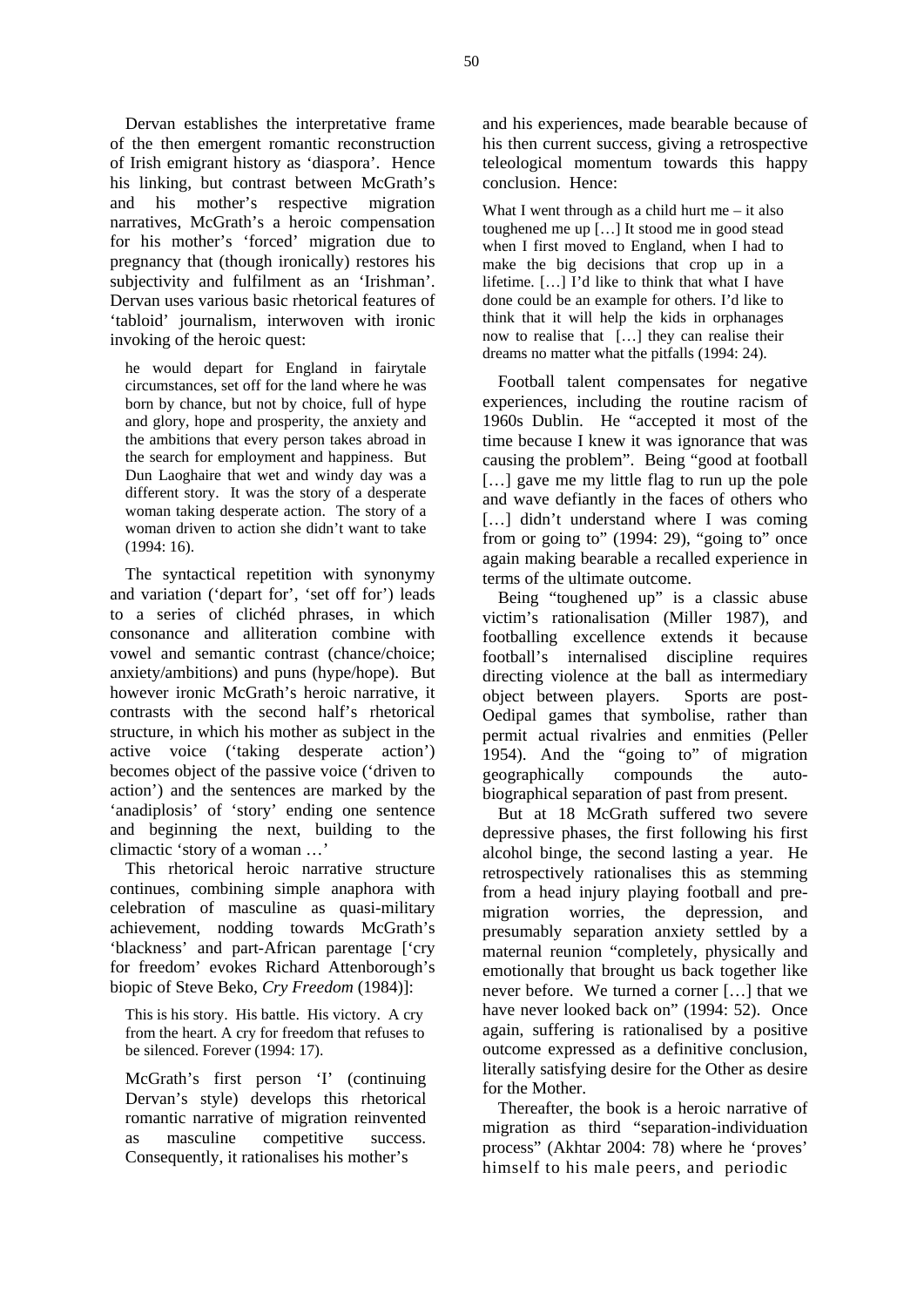transgressions are forgiven by understanding, fatherly men, from managers (Ron Atkinson, Jack Charlton and Graham Taylor) to supporters: "the papers were slaughtering me with stories of drinking here, there and everywhere. […] As long as I was seen to be doing it on the pitch on a Saturday afternoon I was alright in [supporters'] eyes" (1994: 90).

'Doing it' meant overcoming opponents through superior strength and ability. McGrath says he was never curious about his absent Nigerian father (1994: 21). But through football he identifies with an abstract, 'hard' masculine ideal through bodily performance, so winning respect, admiration, support and acceptance from his orphanage days onwards. It also, perhaps implicitly, legitimates his blackness in an otherwise 'white' Irish social context through 'natural' atheleticism. Discussing the recurring theme of 'hardness' in masculine identity construction, Jefferson (1994) explains this in Kleinian terms as deriving from desire for power over the mother as original 'Other', involving the projection of femininity as 'softness' onto her as imagined 'object'. The 'motivation' to embrace masculinity as a gendered discourse of hardness may therefore originate within the infant construction of primitive subjectivity through desire for power over the (m)Other), with its fantasised projection onto her of threatening Otherness, downplayed as fantasised softness, weakness, and omnipotent fantasies of personal corporeal strength and impermeability. Here, having restored his mother as reciprocating love object, through migration McGrath establishes himself as an ideal embodiment of masculinity through post-Oedipal, biologically father-less identification with the masculine game of football.

Significantly, his account of Alex Ferguson, the one manager who challenged McGrath's drinking, casts him as a dour Protestant Scot who "would never be able to understand the spirit of a Celtic Irish soul that drove me on in thirst for life and my hunger for a good time" (1994: 112), rationalising his behaviour by retreating into a stereotypical romanticisation of 'Celtic' Irish masculinity and defensively projecting his own failure through alcoholic lapses onto Ferguson's failure of 'understanding'.

McGrath also denies responsibility for his first marriage break-up, depicting himself as a

victim of Claire's tabloid revelations of his alcoholism and infidelity, denying alcoholism altogether and displacing the 'source' of their difficulties onto media reporting (1994: 219). But there is a parallel to the overall teleological narrative in the momentum towards marital bliss with his then second wife, compounding the retrospective impression of the book as a rhetorical defence against psychically damaging childhood experiences facilitated by his status as an emigrant professional footballer. Written at the height of his playing powers, it triumphantly celebrates his freedom from the past, idealising the new, but with a serial, repetitive formula of nurturing, maternal wives and watchful, but permissive father figures, a variation on the emigrant "orphan fantasy" (Grinberg and Grinberg 1989: 95) with replaceable quasi-maternal and paternal figures.

Contrastingly, McGrath's 2006 biography's more introspective tone reflects its production eight years post-retirement, and following his second marriage break-up. Both marriages are afforded greater length and integrated into the narrative, whereas the 1994 volume devoted a single chapter to them. The temporary suspension of maturation through extended adolescence now over, he is seemingly forced to reflect critically on the psychodynamic pattern of his behaviour and its relationship with underlying psychic distress. Teleological momentum is absent as the narrative shifts back and forth in time in search of an elusive explanation. This may be deferred 'mourning' of 'lost objects' in delayed maturation (Garza-Guerrero 1974: 423), but this post-career reflexivity antinomically conflicts with the celebration of his football stardom where he identifies with and seeks validation from his status as a highly valued commodity, a fetishised object for his fans.

It retells the escape from a history of institutionalisation, confused identity and at best ambivalent conditional accommodation in 1960s and 1970s Ireland. While this narrative is more vivid and extensive, professional football still offers the promise of recognition and validation of technical and implicitly masculine competence, however partial and conditional. Hence the satisfying feat, signified by capitals, of becoming "A Player" (McGrath and Hogan 2006: 125), of submitting to the assessment of one's (male) peers, where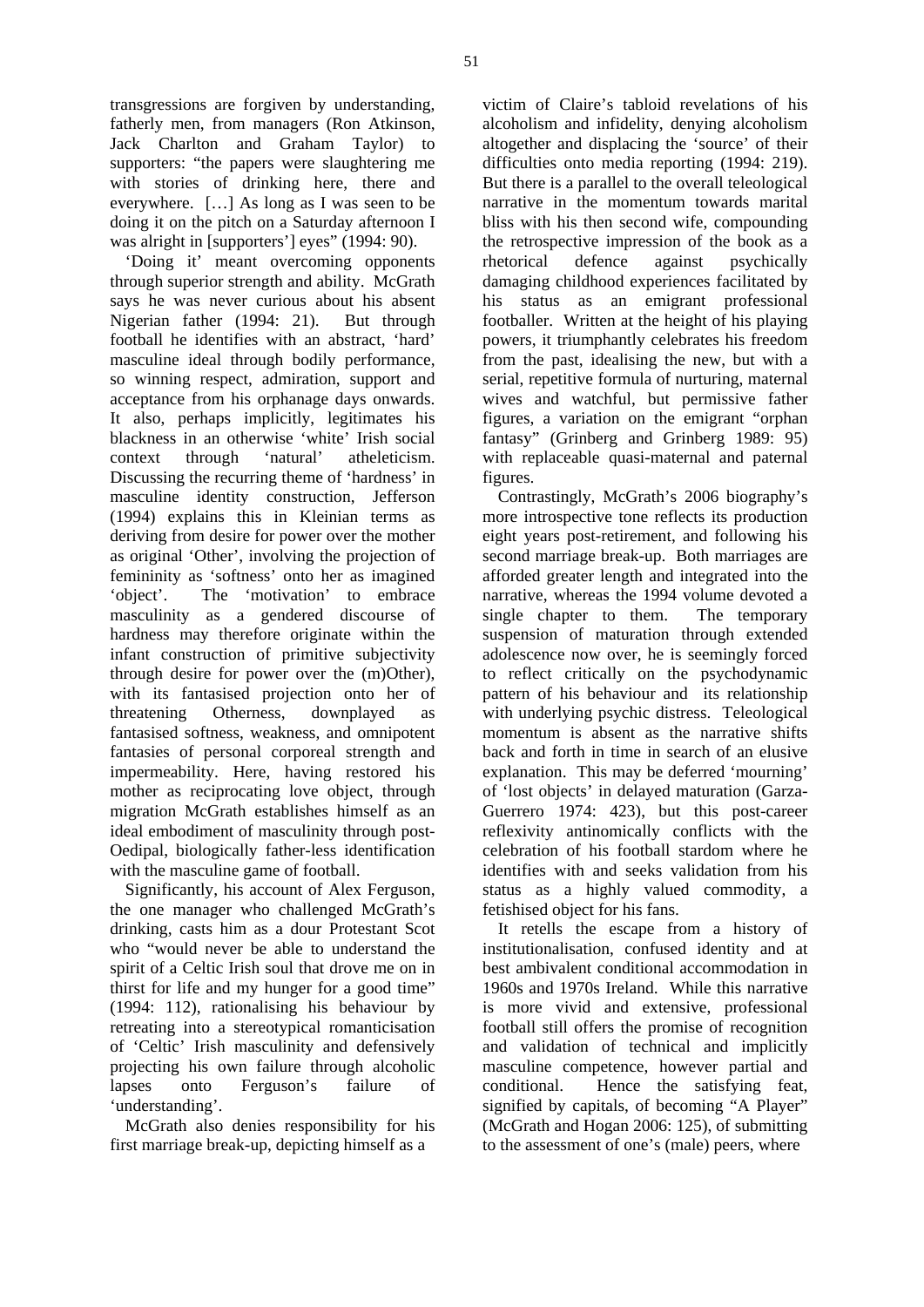no questions are asked about his past and avuncular older males are both quasi-paternal and indulge adolescent, even childish behaviour, a variation on male identity in sport as the cultivation of "conditional self-worth" (Messner 1992 – using Schafer's (1975) phrase).

This contrasts with the fractured childhood narrative described by his mother Betty (in her own chapter) whose report that "we had absolutely no contact for the first five and a half years of his existence" (2006: 40) conflicts with McGrath's earlier accounts of her visits to his foster home (1994: 22). She then moved him to an orphanage under a false name, continuing to conceal his existence from her father. Both her and his accounts contain stories of considerable hardship. Betty's is also filled with recollections of fear, secrecy and deception: fear of her father's discovery, of the nuns who 'cared' for her while pregnant in London; and fear of the dark which, she suggests, stemmed from her walk through London to reach the nuns (2006: 32). Throughout, she is passively forced to act, rather than a willing agent in her life experiences: when his foster mother could no longer care for him she says "he'd have to go to an orphanage", but "I couldn't possibly explain to Paul that I was handing him over again so we said something about going to visit a little boy …" (2006: 40). And her chapter actually largely concerns Paul's half-sister who lived with the family, but whose chronic illness required extensive care and medical intervention.

Paul's childhood recollections chronicle perpetual childhood migration across Dublin institutions, where he is constantly defined as Other: entered initially under a false African last name (2006: 54); a black child amongst almost exclusively 'white' children; and a Protestant (sent to a Church of Ireland Trust Home on the pretext of his absent father's religion) with a Catholic mother, later enrolled in a Catholic secondary school. Implicitly, he is also Other to half-sister Okune, who *was* acceptable to the family despite her own birth outside marriage and (different) black father.

During this seemingly permanent migration, settlement was constantly deferred, and the prospects of forming some sense of ontological security (Giddens 1991: 3) surely diminished. Indeed there are indications of resultant undiagnosed psychological disturbances,

manifested by (severely punished) bed wetting (2006: 48) and an extended adolescent episode of depressive immobility and refusal of food. However, two positive themes emerge: football ("the one thing that gave me wings" (2006: 52)) as guarantor of male acceptance and vehicle of self-expression, and an older male staff member's interest in his welfare as a teenager (2006: 67) following earlier incarceration in female dominated institutions (2006: 48). Hence an apparent narrative leading from the insecurity and unreliability of his earliest experiences to the relative security and male homosociality of football.

British football's still amateurish world following McGrath's move to Manchester United is then recalled as a series of encounters with older, even "nurturing" (2006: 136) men. but whose nurturance and indulgence are predicated on his ability to "perform". These are not strictly 'paternal', authoritarian figures. The team under Ron Atkinson as first Manchester United manager is "an extended family" (2006: 148). Irish 'physio' Mick Byrne and manager Jack Charlton are similarly recalled, and he even likens a physiotherapist, Jim Walker to "a supernatural presence. An angel" (2006: 262), signifying an abstract presence whose employment as "minder" for him requires no reciprocation or obligation. The "angel" is the imaginary Kleinian 'good object' onto whom fantasies of selfless nurturance can be projected, even if 'performances' were an implicit condition: "performing on a Saturday was the only yardstick that mattered (2006: 256)"; "Ron could forgive a player anything so long as they performed for him in battle" (2006: 286); "I was now playing the best football of my career. Yet [...] my marriage was falling asunder. I was drinking for fun (2006: 313)". These older avuncular men are never austerely paternal, particularly Ireland manager Jack Charlton, repeatedly described with great amusement. His ridiculous training techniques are "a respite from the monotony of laps and sprints and running cones and at least we're laughing" (2006: 179), while his seeming forgetfulness is an affected front belying intimate knowledge and understanding of each player *as a player* – no more, no less.

Professional football also facilitates separating the masculine world of work-asplay from the messier 'feminine' aspects of domestic life. Yet there are strong indicators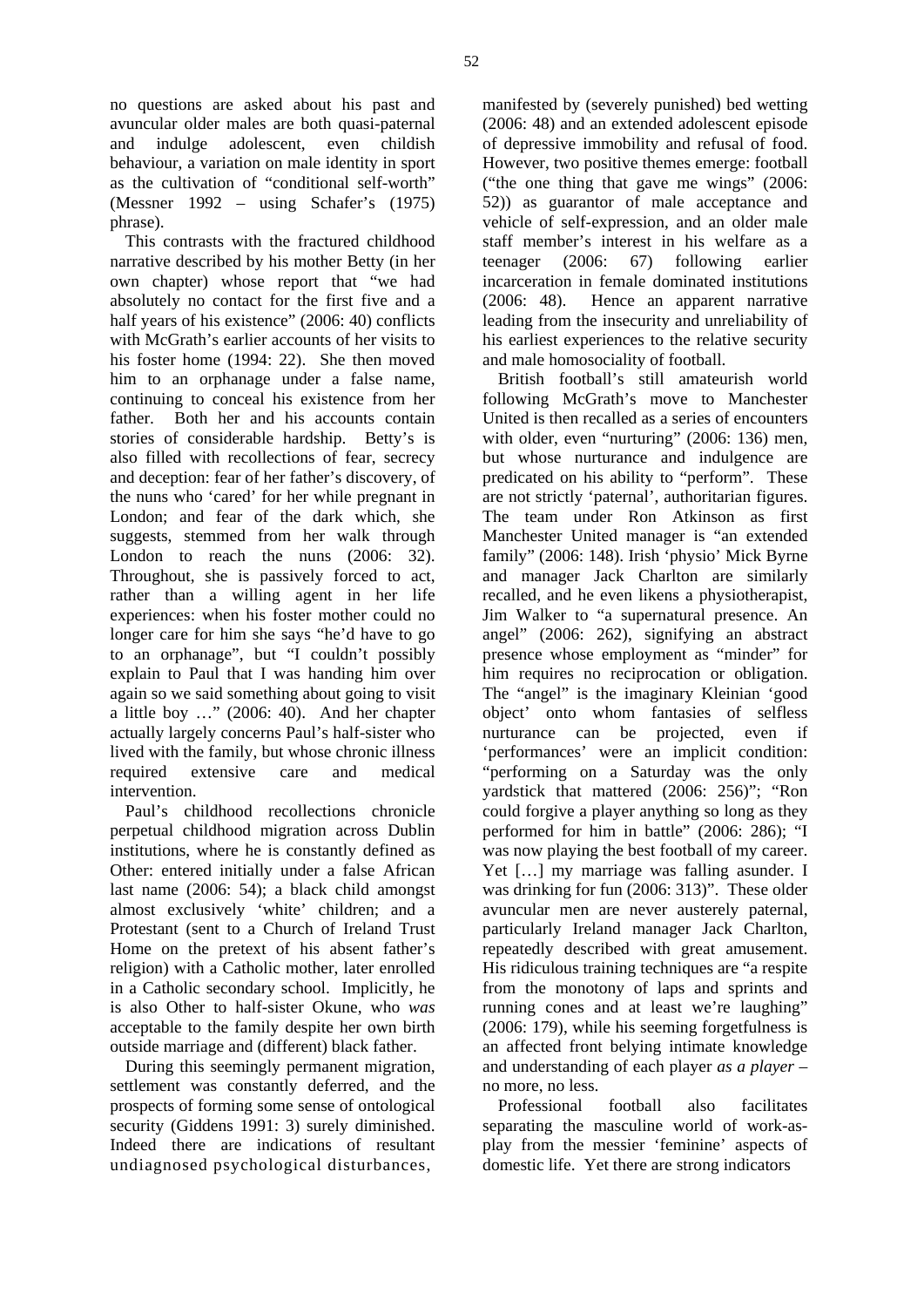of maternal longing displaced onto both wives as maternal substitutes. Throughout, Betty is beyond reproach, consciously anyway, though signs of repressed ambivalence are indicated in this characteristic apparent rationalising of her delayed visit to his first orphanage: "I suppose she wanted me to settle in, to find a routine. And I came to love her visits" (2006: 47). He devoured as many of the sweets she brought as possible before their removal, contrasting this occasional maternal nourishment with permanent hunger and privation at the orphanage ("food was always in the subconscious" (2006: 54)) and the 'African' food her then partner cooked in the brief period at 'home' prior to removal to the orphanage.

Yet Betty had left him there without any explanation or parting words: "I turned to say something to my mother and found myself talking to an empty space. Something exploded inside me. I knew, instinctively, what had happened. I panicked" (2006: 47). He bore a false name for five years (2006:54) and in a later Home was simply "number 3" (2006: 60) He describes how, during his adolescent "crash", lying immobile, "trapped in my body" for nearly twelve months (2006: 83), he "wouldn't communicate [with Betty]. I was grunting occasionally like I was an animal". Later he relapsed at Betty's house, grinding food into his hair (2006: 86), an act whose oral-anal sadistic quality suggests preverbal regression, a rebellious, perhaps unconscious embodiment of the 'object' whose names have been interchangeable for the institutions entrusted with his 'care'. But there is a 'fugitive' avoidance of reflexive engagement with these episodes.

Rather, his wives emerge as quasi-maternal substitutes both idealised and ruthlessly abused, contrasting markedly with the reverence afforded Betty. Each is described initially in supportive, nurturing, maternal terms: "Claire's arrival into my world brought a great deal of structure and serenity" (2006: 122). But later "my infidelity was a matter of habit. [... For other players on trips] sharing with me was never, shall we say, boring" (2006: 265). He pursued second wife Caroline following Claire's near-suicidal overdose, but later admits to pushing her against the wall in rage (2006: 347). Even infidelity with another woman has an oral-anal sadistic quality to its description lacking eroticism or even pleasure:

"I had spent the previous forty-eight hours lying in bed, drinking vodka and vomiting sporadically into a bucket on the floor" (2006:  $264$ ).<sup>1</sup>

Football's homosocial, male, complicit world facilitates this ruthless disregard, uniquely varying the 'in-betweenness' experienced by so many Irish migrants, facilitating fugitive deferral of engagement with his past, particularly his maternal relationship, and the denial of his ambivalent, damaging marital relationships. Living in Britain enables ontological spatialisation and compartmentalisation, football's organisation as a rhythmic annual cycle alternating between 'home' and 'away' further facilitating this fugitive state. One passage suggests a potentially significant connection between the anonymity, initial confusion and progressive stripping away of his identity as a child and later life as a 'celebrity' footballer. Recalling "the feeling of being a little star" when outdoors because "everyone knew we were the orphans", he continues, "it's actually the same kind of feeling I used to get later in life, stepping off a team bus, everybody staring" (2006: 59). Though never actually an orphan, he rationalises and connects his childhood with football's appealing disconnectedness.

Football recurs as a magical agent in McGrath's periodic revitalisation and survival, co-existing and vying with alcohol's pathological lure. Playing is seemingly effortless, despite being unable to train, because of his acute positional sense, but also because of a quasi-magical affinity with the ball: "The ball would find me. He was fish in a barrel. It came to me as if radar-guided and I cleared […] On the really good days, football could be like that. Child's play" (2006: 1-2).

From its earliest description here, football literally equals 'the football', an object, according to Ron Atkinson, that "would just come to him. He seemed like a magnet to the ball" (2006: 262). And this quasi-magical significance was actively cultivated by male friends as key to his recovery from his teenage

 $\overline{\phantom{a}}$  ,  $\overline{\phantom{a}}$  ,  $\overline{\phantom{a}}$  ,  $\overline{\phantom{a}}$  ,  $\overline{\phantom{a}}$  ,  $\overline{\phantom{a}}$  ,  $\overline{\phantom{a}}$  ,  $\overline{\phantom{a}}$  ,  $\overline{\phantom{a}}$  ,  $\overline{\phantom{a}}$  ,  $\overline{\phantom{a}}$  ,  $\overline{\phantom{a}}$  ,  $\overline{\phantom{a}}$  ,  $\overline{\phantom{a}}$  ,  $\overline{\phantom{a}}$  ,  $\overline{\phantom{a}}$ 

<sup>1.</sup> This oral-anal sadism is pervasive, from hiding drugs to convince Caroline he was 'clean' (2006: 20) to laughing as people assisted when he crashed his car (2006: 157) to sabotaging recording sessions by drinking and laughing during retakes (2006: 234 and 302).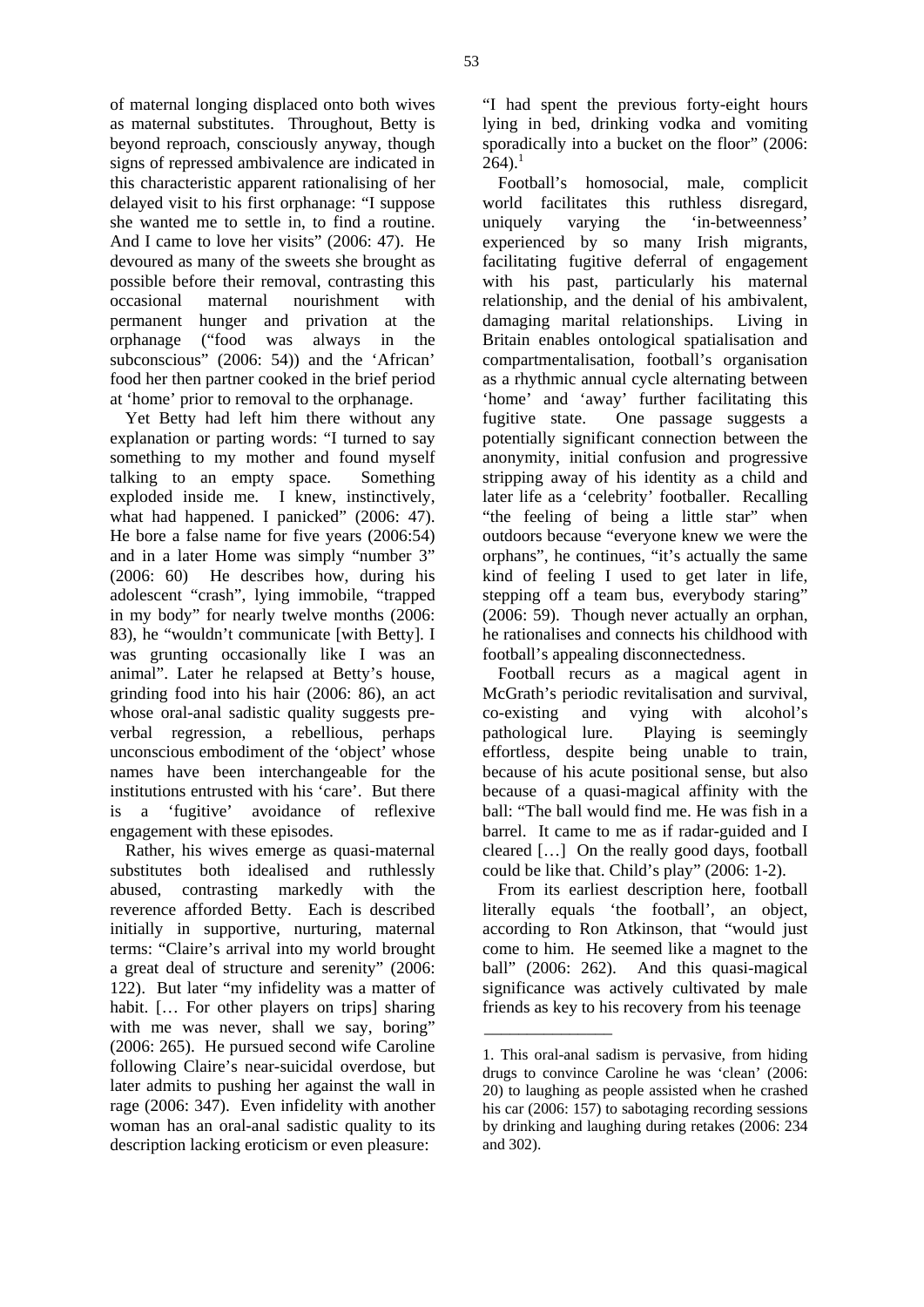'crash'. Indeed his gradual re-engagement is recalled with a metaphor of nourishment ["They kind of drip-fed me football" (2006: 85)] for his body's re-activation as the material container of his identity conflicts, in the dual sense of containing as both holding and restraining. The uncontained aggression fuelling his outwardly and inwardly directed violence pervading his childhood (the bullying/bullied duality of orphanage life is full of oral corporeal metaphors: "Eat or be eaten"; "That was how the food chain worked" (2006: 52)) is safely channelled into football.

These descriptions are reminiscent of the 'transitional object', Winnicott's (1971) psychoanalytic concept for the blanket or other object that becomes precious to an infant as one which, imagined as neither 'me' nor 'notme', mediating self and other, enables early individuation. [Interestingly, while being 'drip-fed' by his mates, he describes Betty "hurting her toes" as she attempted to revitalise by kicking the ball to him (2006: 88)]. But playing with "*the* football" must ultimately be subsumed by *football*'s disciplining. And sport, as Ingham et al. (1999) argue, entails introjecting, in*corp*orating the paternal superego in the controlled use of the body. This is why creative 'flair' players like George Best have been criticised for 'selfishness'. McGrath played 'centre back', defensively dedicated to controlling opposing forwards, but in a position where 'creativity' is neither required nor tolerated. He describes his motivation as deriving from "need[ing] anger. I needed something to get me wound up" (2006: 100). And as a friend remarks, if he "was marking a guy who was running at 10mph, Paul would run at 11mph. […] He always did enough to control the game" (2006: 78).

Football makes him "A Player", but without appearing to have fostered his personal development. There is a repetition to the stories of his club involvements, commonly the tolerance afforded his alcoholism. If the football is a quasi-'transitional object', alcohol (with other drugs he mentions), is akin to Joyce McDougall's (1985: 77) 'pathological transitional object', a substance that in fantasy is an internal maternal substitute, but is 'transitory' rather than a fully 'transitional object'. He describes feeling "invincible on having his first drink" (2006: 81) and "need[ing] to float" (2006: 220) as the spur to a paracetamol overdose, such drugs frequently

retrospectively construed either as a coping resource for physical pain or for the ontological insecurity manifested as "a blizzard of voices in my head, all of them goading" (2006: 160), though ultimately "just compound[ing] the self-loathing" (2006: 159).

Alcohol, particularly, corresponds in its fluidity to McGrath's permanently in-between state, between Britain and Ireland and childhood and adulthood. But if it 'compounded the self-loathing', why? The seemingly reflexive retrospective 'analysis' of pain, self-loathing and 'denial' is pervasive:

The crash […] was almost welcome. It broke the pretence. The denial (2006: 207).

"I think I was pretty much lost in a private world of escapism, denial and pain. Endless pain. And from pain came insecurity (2006: 286).

But what kind of 'pain', and 'denial' of what? What if pain and denial are symptoms of insecurity, rather than vice versa? And from what did that insecurity arise? The confessional rhetoric occasionally refers to "all the emotional negatives I took from my childhood" (2006: 220) but does not connect his troubled early migrant and familial history with later difficulties. If football and alcohol combine as countervailing vehicles of channelled expression and tolerable destructiveness, sustaining a ritualistic, cyclical life of 'escapism, denial and pain', the book appears to be its performative extension, reinforcing football's all-male world as a fugitive displacement from engagement with his complex migration history, reproducing England's status in his mother's original migration as a place apart where one's experiences have an imaginary immateriality and inconsequentiality. Therefore neither migration nor the book itself appear to have opened a 'transitional' or 'potential' space which might "ease the integration of his inner and outer worlds" (Grinberg and Grinberg 1989: 140) to enable the experience of "migration as a game" (Grinberg and Grinberg) 1989: 14) where inner and outer world boundaries might be tested.

But what kind of 'pain', and 'denial' of what? What if pain and denial are symptoms of insecurity, rather than vice versa? And from what did that insecurity arise? The confessional rhetoric occasionally refers to "all the emotional negatives I took from my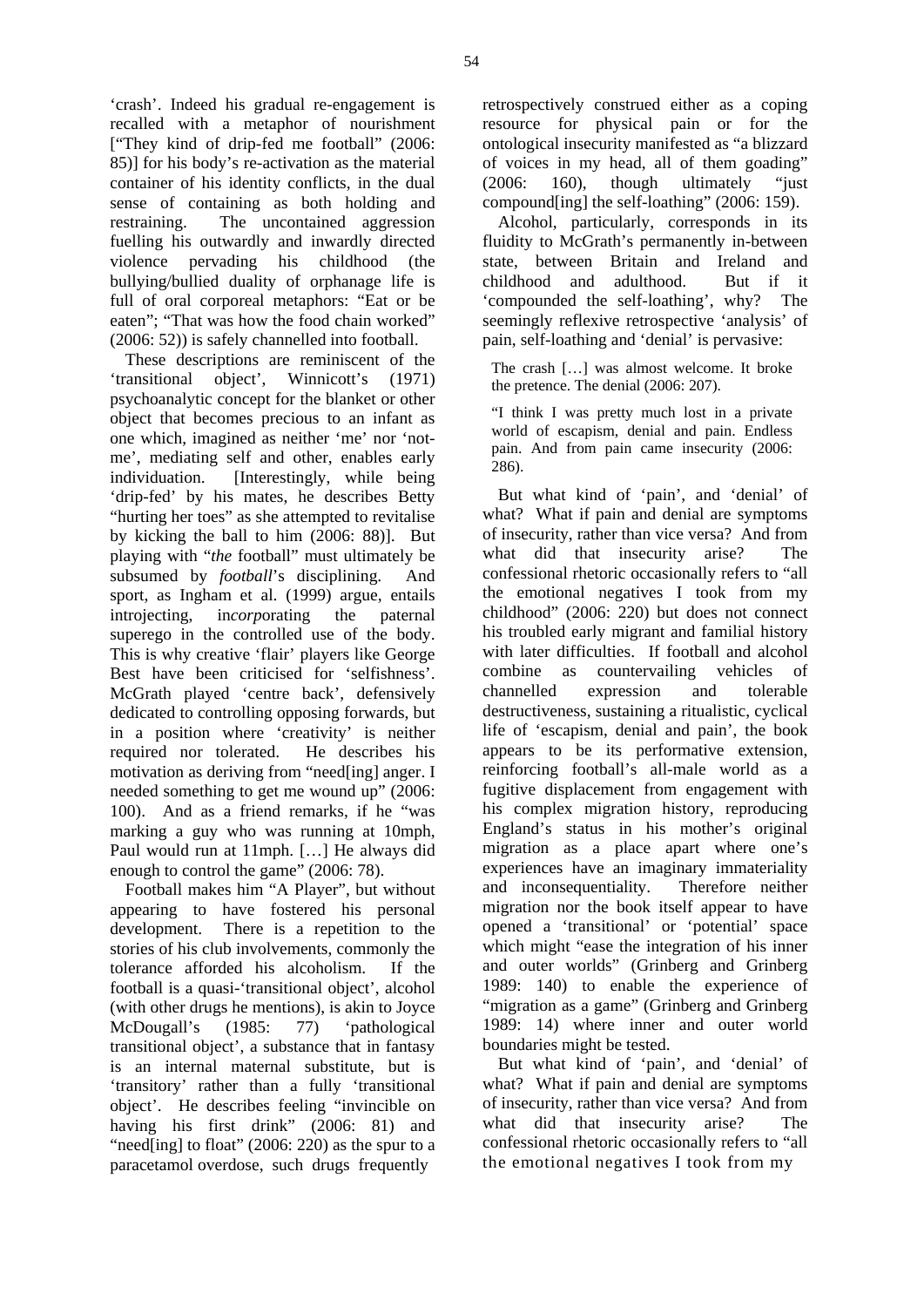childhood" (2006: 220) but does not connect his troubled early migrant and familial history with later difficulties. If football and alcohol combine as countervailing vehicles of channelled expression and tolerable destructiveness, sustaining a ritualistic, cyclical life of 'escapism, denial and pain', the book appears to be its performative extension, reinforcing football's all-male world as a fugitive displacement from engagement with his complex migration history, reproducing England's status in his mother's original migration as a place apart where one's experiences have an imaginary immateriality and inconsequentiality. Therefore neither migration nor the book itself appear to have opened a 'transitional' or 'potential' space which might "ease the integration of his inner and outer worlds" (Grinberg and Grinberg 1989: 140) to enable the experience of "migration as a game" (Grinberg and Grinberg 1989: 14) where inner and outer world boundaries might be tested.

However, it begins and ends with two accounts of his post-career decline whose form and style contrast markedly with the intermediary chapters. The first describes (largely in the present tense), his post-career arrest following drunken efforts to enter Claire's house, and his release and search for both sanctuary and invisibility by choosing a dangerous night-time route to a friend's house. It poignantly conveys McGrath's sense of his identity having been constructed 'elsewhere' as an emigrant footballer, then reduction to a commodified 'name' and the goodwill it garnered, but with a ghost-like sense of nonidentity. Akhtar (2004: 88) and Davar (1996) argue that the 'host' environment's ability – including organisations and institutions – to 'contain' and enable the safe transformation of migrant anxieties is crucial to the renewed process of separation-individuation. The extreme alternative is "a perpetual 'fugitive state of mind' which is a state of frozen anxiety" (1996: 322). The frightening journey here suggests the sense of a host environment – societal, familial, organisational, urbangeographical – that does not safely 'contain' and enable the safe transformation of his anxieties, because professional football for him has been a deferral of the process of maturation and 'mourning' the 'lost objects'.

We learn in the conclusion that this crisis of non-identity and his aggressive displays

towards both wives have prompted the book, but he can only now *start* "asking questions about who I actually am and where I came from" (2006: 360) because the book largely and unreflexively extends his rhythmic, cyclical footballing career. Indeed, tellingly, towards the end, having drunkenly verbally attacked the partners of the Ireland team en route to Japan to work for the BBC at the 2002 World Cup and been sent home, McGrath describes having "met this girl" in London, "hid" in hotels in Ireland, then Marbella for several weeks, then returning to Ireland (rather than Caroline in Manchester), where Claire "smuggled" him to his mother's house (2006: 346). This is surely a sequence of maternal transferences, aggression and neediness alternating, but without football's structural context and conditionally 'nurturing' men. But does this variation on the same recurring crisis and its recollection enable a reflexive engagement with McGrath's troubled migrant Irish history? No, because the earliest history of his London birth, migration to Dublin and forced internal migration through several institutions are beyond the book's analytical scope – perhaps because that might precipitate open aggression (initially at least) at his mother rather than the maternal substitutes who serially inhabit his life and book.

In its unevenness, messy time shifts, combination of rationalisation, avoidance, admission, guilt, anger and self-reflexivity, the book is no autobiography as 'transitional object'. It reads as a post-career 'working through', of sorts, the vicissitudes of identity, but like the 1994 concluding account of second marriage bliss and glowing career sunset, this concludes with another female carer and various male 'minders' (2006: 359-361), this time in rural Ireland, suggesting a continued 'fugitive' avoidance of reflexive engagement with his pre-migration and migration experiences.

The move to the unfamiliar surrounds of rural Ireland is, of course, yet another mininarrative of migration in a book that is implicitly 'about' migration, but never objectifies it as such. This absence is indicative of the failure of the confessional self-reflexivity celebrated in the book's critical reception. Rather, though in a more complex way than the earlier volume, and as illuminated by the 'against the grain' reading attempted here, this failure compounds a narrative in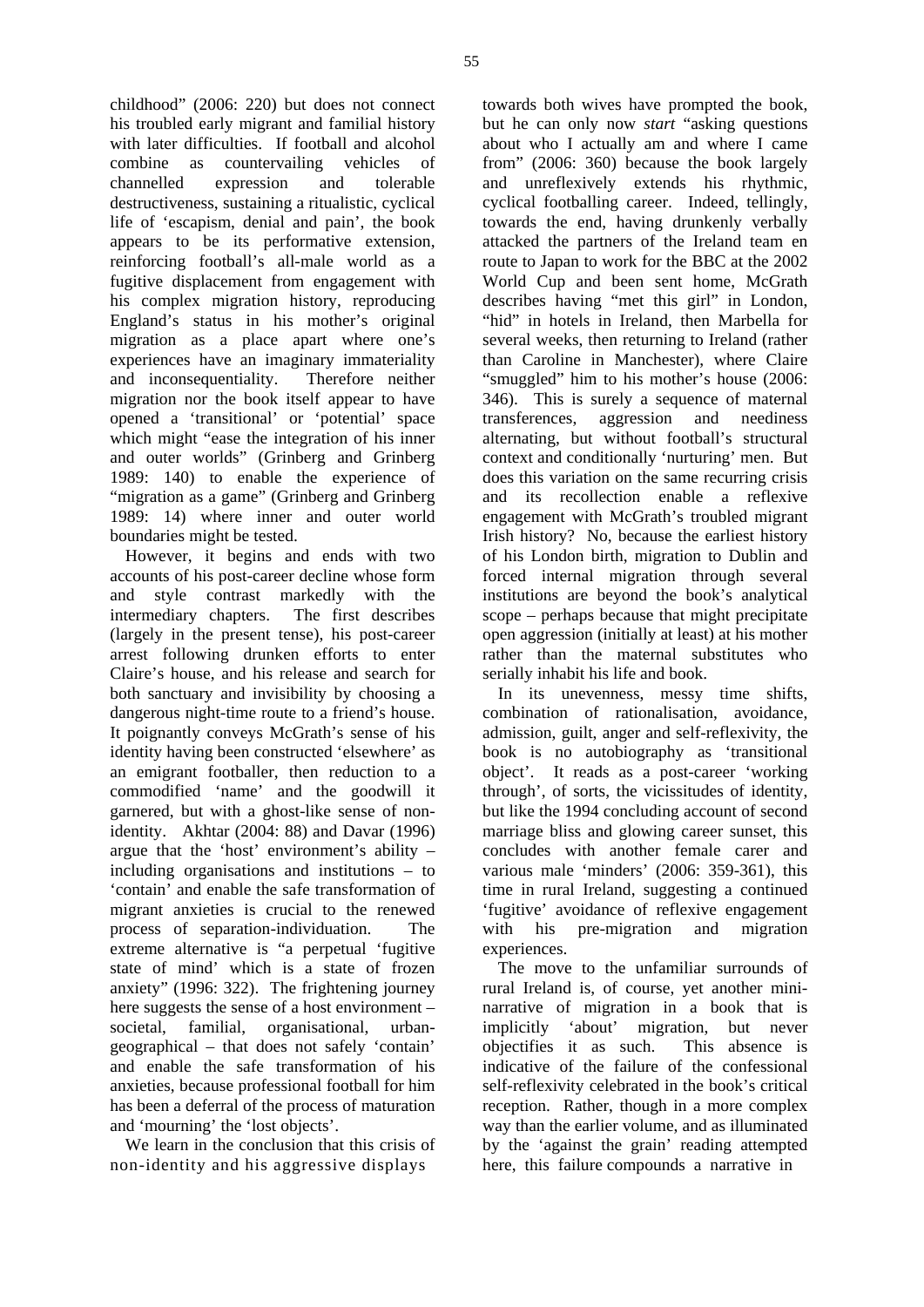which the homosocial world of men's professional football in Britain has enabled the deferral of maturation as a male Irish migrant, even post-retirement. Years as "A Player" are succeeded by an identity as "A Former Player" that reproduces a familiar gendered pattern (dispensable female carers and male minders), deferring a maturation that might otherwise

involve a reflexive exploration of the formation of his Irish migrant masculinity. The book itself, as with all such volumes made possible by his career success, materially extends, through its publication and circulation, his continued identity as "A Former Player" whose migrant Irish masculinity remains unexamined.

#### **Works Cited**

- Akhtar, Salman. 2004 (1999). *Immigration and Identity: Turmoil, Treatment, and Transformation*. Rowman & Littlefield.
- Beynon, John. 2002. *Masculinities and Culture*. Milton Keynes: Open University Press.
- Connell, Robert W. 1987. *Gender and Power*. Cambridge: Polity.
- Cubitt, Geoffrey. 2000. Introduction: heroic reputations and exemplary lives. In Geoffrey Cubitt and Allen Warren, eds. *Heroic reputations and exemplary lives.* Manchester: Manchester University Press.
- Davar, Elisha. 1996. Surviving or Living? A question of containment. *Psychodynamic Counselling*, 2(3). 302- 327.
- Doyle, Roddy. 1998. "Thank you, Paul". *Irish Times*. 16 May

http://www.irishtimes.com/newspaper/weekend/1998/0516/98051600184.html [retrieved: 28/9/2008].

- Free, Marcus. 2004. Preparing to fail : gender, consumption, play and national identity in Irish broadcast media coverage of the 'Roy Keane affair' and the 2002 World Cup. In Ruth Barton and Harvey O' Brien, eds., *Keeping it Real: Irish Film and Television.* London: Wallflower. 172-184.
- \_\_\_\_\_\_. 2005. Keeping Them Under Pressure: Masculinity, Narratives of National Regeneration and the Republic of Ireland Soccer Team. *Sport in History* 25(2). 265-288.
- Gadd, David and Jefferson, Tony. 2007. On the defensive: A psychoanalytically informed psychosocial reading of *The Jack- Roller*. *Theoretical Criminology* 2007, 11(4). 443-467.
- Garza-Guerrero, A.Cesar. 1974. Culture Shock: Its Mourning and the Vicissitudes of Identity. *Journal of the American Psychoanalytic Association* 22. 408-429.
- Giddens, Anthony. 1991. *Modernity and Self-Identity: Self and Society in the Late Modern Age*. Cambridge: Polity.
- Grinberg, Leon and Grinberg, Rebeca. 1989. *Psychoanalytic Perspectives on Migration and Exile*. New Haven, CT: Yale University Press.
- Harte, Liam. 2007. Migrancy, Performativity and Autobiographical Identity. *Irish Studies Review* 14(2). 225- 238.
- Hollway, Wendy. 1984. Gender difference and the production of subjectivity. In Julian Henriques, Wendy Hollway, Cathy Urwin, Couze Venn, & V.alerie Walkerdine, eds., *Changing the subject: Psychology, Social Regulation and Subjectivity*. London: Routledge.
- \_\_\_\_\_\_. 1989. *Subjectivity and method in psychology*. London: Sage.
- \_\_\_\_\_\_ and Tony Jefferson. 2000. *Doing qualitative research differently: Free association,, narrative and the interview method*. London: Sage.
- Ingham, Alan, B. Blissmer, & K. Davidson, K. 1999. The expendable prolympic self: going beyond the boundaries of the sociology and psychology of sport. *Sociology of Sport Journal, 16*. 236–268.
- Jefferson, Tony. 1994. Theorising masculine subjectivity. In Tim Newburn and Elizabeth A. Stanko, eds., *Just boys doing business*. London: Routledge. 10-31.
- Klein, Melanie. 1975a (1935). A contribution to the psychogenesis of manic-depressive states. In Melanie Klein, *Love, Guilt and Reparation and Other Works, 1921–1945*. New York: Free Press. (Originally published 1935.). 262-289.
- \_\_\_\_\_. 1975b (1946). Notes on some schizoid mechanisms. In Melanie Klein (Ed.), *Envy and gratitude and other works 1946–1963.* London: Vintage. (Originally published 1946.). 1-24.